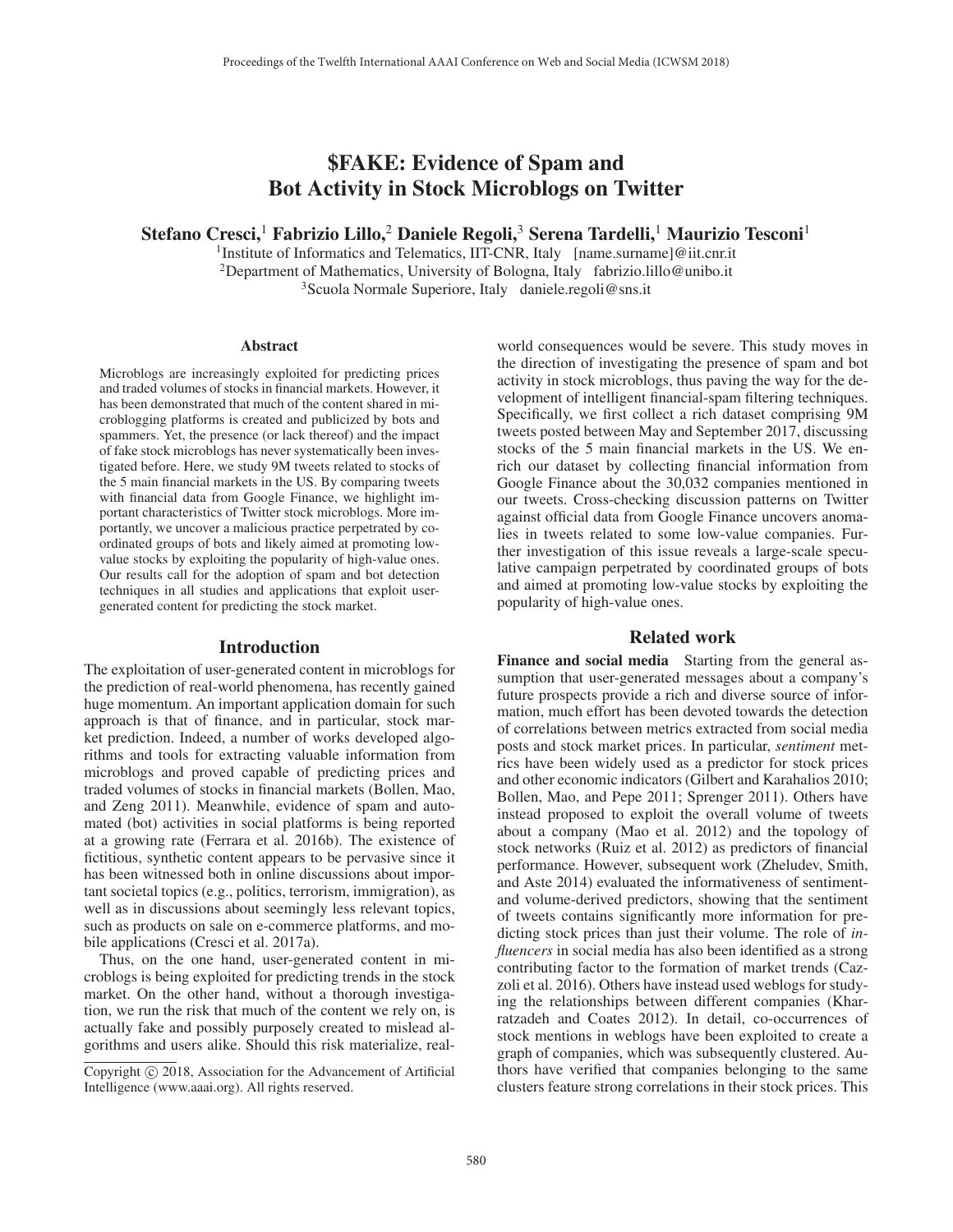| markets         | financial data |                       | twitter data |           |
|-----------------|----------------|-----------------------|--------------|-----------|
|                 | companies      | median capitalization | users        | tweets    |
| <b>NASDAO</b>   | 3.013          | 365,780,000           | 252,587      | 4,017,158 |
| <b>NYSE</b>     | 2.997          | 1.810.000.000         | 265,618      | 4.410.201 |
| <b>NYSEARCA</b> | 726            | 245,375,000           | 56.101       | 298,445   |
| <b>NYSEMKT</b>  | 340            | 78,705,000            | 22.614       | 196,545   |
| <b>OTCMKTS</b>  | 22,956         | 31,480,000            | 64.628       | 584.169   |

Table 1: Overall statistics about our dataset.

methodology can be employed for market prediction and as a portfolio-selection method, which has been shown to outperform traditional strategies based on company sectors or historical stock prices. Nowadays, results of studies such as those briefly surveyed in this section are leveraged for the development of automatic trading systems that are largely fed with social media-derived information (Feldman 2013). As a consequence, such automatic systems can potentially suffer severe problems caused by large quantities of fictitious posts.

Spam and bots in social media Many developers of spammer accounts make use of bots in order to simultaneously and continuously post a great deal of spam content. This is one of the reasons why, despite bots being in rather small numbers when compared to legitimate users, they nonetheless have a profound impact on content popularity and activity in social media (Gilani, Farahbakhsh, and Crowcroft 2017). In addition, bots are driven so as to act in a coordinated and synchronized way, thus amplifying their effects (Ratkiewicz et al. 2011). Another problem with bots is that they *evolve* over time, in order to evade established detection techniques (Cresci et al. 2017a). Recently, a generalpurpose overview of the landscape of automated accounts was presented in (Ferrara et al. 2016a). This work testifies the emergence of a new wave of social bots, capable of mimicking human behavior and interaction patterns in social media better than ever before. A subsequent study (Cresci et al. 2017a) compared "traditional" and "evolved" bots in Twitter, and demonstrated that the latter are almost completely undetected by platform administrators, by users themselves, and even by the majority of state-of-the-art bot detection techniques. The combination of automatic systems feeding on social media data and the pervasive presence of spam and bots, motivates our investigation on the presence of spam and bots in stock microblogs.

#### Dataset

Our dataset for this study is composed of: (i) stock microblogs collected from Twitter, and (ii) financial information collected from Google Finance.

Twitter data collection Twitter users follow the convention of tagging stock microblogs with so-called *cashtags*. The cashtag of a company is composed of a dollar sign followed by its ticker symbol (e.g., \$AAPL is the cashtag of *Apple, Inc.*). Similarly to hashtags, cashtags can be used as an efficient mean to filter content on Twitter and to collect data about given companies (Hentschel and Alonso 2014).

For this reason, we based our Twitter data collection on an official list of cashtags. Specifically, we first downloaded a list of 6,689 stocks traded on the most important US markets (e.g., NASDAQ, NYSE) from the official NASDAQ Web site<sup>1</sup>. Then, we collected all tweets shared between May and September 2017, containing at least one cashtag from the list. Data collection from Twitter has been carried out by exploiting Twitter's Streaming APIs. After our 5 months data collection, we ended up with ∼9M tweets (of which 22% are retweets), posted by ∼2.5M distinct users, as shown in Table 1. As a consequence of our data collection strategy, every tweet in our dataset contains at least one cashtag from the starting list. However, many collected tweets contain more than one cahstag, many of which are related to companies not included in our starting list. Overall we collected data about 30,032 companies traded across 5 different markets.

Financial data collection We enriched our Twitter dataset by collecting financial information about each of the 30,032 companies found in our tweets. Financial information have been collected from public company data hosted on the Google Finance Web site<sup>2</sup>. Among collected financial information, is the *market capitalization* (market cap) of a company and its *industrial classification*. The capitalization is the total dollar market value of a company. For a given company i, it is computed as the share price  $P(s_i)$  times the number of outstanding shares  $|s_i|: C_i = P(s_i) \times |s_i|$ . In our study, we take the market cap of a company into account, since it allows us to compare the financial value of that company with its social media popularity and engagement. In Table 1 we report the median capitalization of the companies for each considered market. As shown, important markets such as NYSE and NASDAQ trade, on average, stocks with higher capitalization than those traded in minor markets. Industrial classification is expressed via the Thomson Reuters Business Classification<sup>3</sup> (TRBC). TRBC is a 5level hierarchical sector and industry classification, widely used in the financial domain for computing sector-specific indices. In our study, we compare companies belonging to the same category, across all 5 levels of TRBC.

## Analysis of stock microblogs

Dataset overview Surprisingly, the vast majority (76%) of companies mentioned in our dataset do not belong to the NASDAQ list and are traded in OTCMKTS, as shown in Table 1. Having so many OTCMKTS companies in our dataset is already an interesting finding, considering that our data collection grounded on a list of high-capitalization (high-cap) companies. OTCMKTS is a US financial market for overthe-counter transactions, thus with far less stringent requirements than those needed from NASDAQ, NYSE, NYSEARCA, and NYSEMKT. For this reason, many small companies opt to be traded in OTCMKTS instead of the more requiring markets. Thus, from a company viewpoint, our dataset is dominated by OTCMKTS. However, OTCMKTS companies play

<sup>1</sup> http://www.nasdaq.com/screening/company-list.aspx

<sup>2</sup> https://www.google.com/finance

<sup>3</sup> https://financial.thomsonreuters.com/en/products/dataanalytics/market-data/indices/trbc-indices.html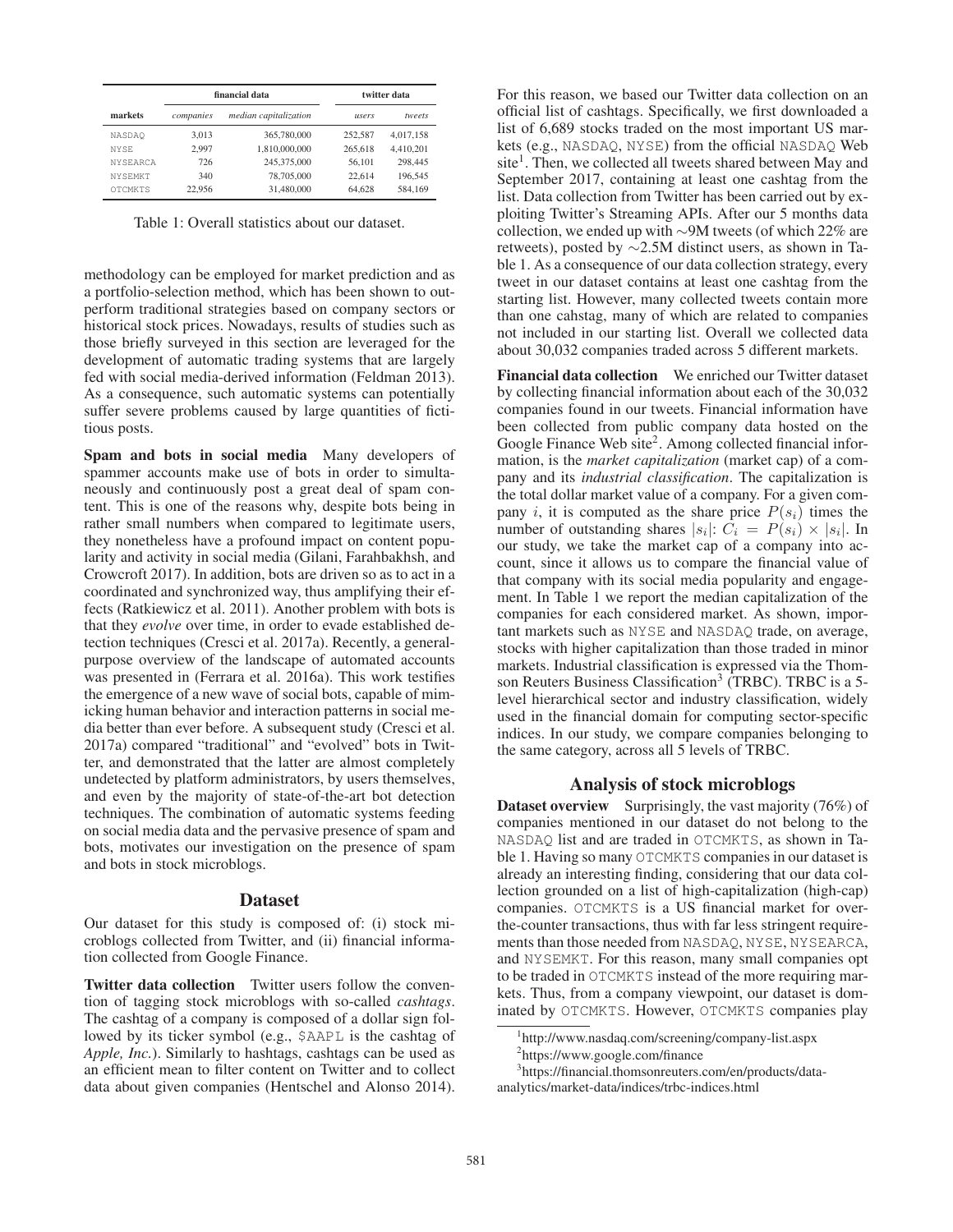

Figure 1: Examples of stock time series.

a marginal role from both a financial and social viewpoint, having low capitalization and small numbers of tweets, the vast majority of which are retweets. In contrast, companies from NASDAQ and NYSE have high capitalization and are mentioned in many tweets, with low percentage of retweets.

Stock time series analysis In order to uncover possible malicious behaviors related to stock microblogs, we build and analyze the hourly time series of each of the 6,689 stocks downloaded from the NASDAQ Web site. Given a stock i, its time series is defined as  $s_i$  =  $(s_{i,1}, s_{i,2}, \ldots, s_{i,N})$ , with  $s_{i,j}$  being the number of tweets that mentioned the stock  $i$  during the hour  $j$ . Figure 1 shows some examples of our stock time series. As shown in figure, stock time series are characterized by long time spans over which tweet discussion volumes remain rather low, occasionally interspersed by large discussion spikes. To give a better characterization of this phenomenon we ran a simple anomaly detection technique on all the 6,689 time series. Our anomaly detection technique is designed so as to detect a peak  $p_{i,j}$  in a time series  $s_i$  *iff* the tweet volume for the hour j deviates from the mean tweet volume  $\bar{\mathbf{s}}_i$  by a number  $K = 10$  of standard deviations. Next, we are interested in analyzing the tweets that generated the peaks (henceforth, *peak tweets*:  $t \in \mathbf{t}$ ). We find out that, on average, 60% of tweets  $t \in \mathbf{t}$  are retweets. In other words, the peaks identified by our anomaly detection technique are largely composed of retweets. In addition, considering that our time series have hourly granularity, those retweets also occurred within a rather limited time span, in a *bursty* fashion. This finding is particularly interesting also considering that in all our dataset, we had only 22% retweets, versus 60% measured for peak tweets.

Co-occurence analysis We also analyzed tweets  $t \in$  **t** by considering the co-occurrences of stocks. From this analysis we see that tweets  $t \in$  **t** typically contain many more cashtags than tweets  $t \notin t$ . Indeed, the mean number of cashtags per tweet is 6 for  $t \in \mathbf{t}$ , versus 2 for the whole dataset. The cashtags that co-occur in peak tweets seem unrelated, and the authors of those tweets don't provide further information to explain such co-occurrences. As an example, Figure 2 shows 4 of such suspicious tweets. In figure, in every tweet, a few cashtags of high-capitalization (highcap) stocks co-occur with many cashtags of low-cap stocks. Furthermore, in order to assess the real-world relatedness of



Figure 2: Examples of suspicious peak tweets.

stocks, we evaluated the extent to which co-occurring stocks belong to the same (or to different) TRBC class(es), for all the 5 hierarchical levels of TRBC. As a measurement for the difference in TRBC classes across stocks in a tweet, we leveraged the notion of *entropy*. Results show that the normalized median entropy  $\sim$  1 for all 5 TRBC levels, meaning that co-occurring stocks in peak tweets are almost unrelated. The results of this experiment seem to suggest that, overall, co-occurrences of stocks in peak tweets are not motivated by the fact that stocks belong to the same industrial or economic sectors.

Since real-world relatedness (as expressed by industrial classification) is not a plausible explanation for co-occurring stocks, we now turn our attention to market capitalization. For instance, legitimate peak tweets could mention multiple stocks with similar capitalization. Conversely, malicious users could try to exploit the popularity of high-cap stocks by mentioning them together with low-cap ones. One way to evaluate the similarity (or dissimilarity) in market capitalization of co-occurring stocks is by computing statistical measures of spread, such as the *standard deviation* (std.). Thus, for each peak tweet  $t \in \mathbf{t}$  we computed the std. of the capitalization of all companies mentioned in  $t$ . Results highlight a large empiric std. between the capitalization of co-occurring companies. This means that in our peak tweets, high-cap companies co-occur with low-cap ones. Moreover, the measured std. is larger than that obtained with a random baseline (i.e., a bootstrap). In turn, this means that the large difference in capitalization can not be explained by the intrinsic characteristics of our dataset, but it is rather the consequence of an external action.

#### Analysis of suspicious users

In previous sections we identified a wide array of suspicious phenomena related to stock microblogs. In this section we employ a state-of-the-art bot and spam detection system – specifically developed for spotting malicious group activities – to classify suspicious users (Cresci et al. 2016; 2017b). The goal of this experiment is to assess whether users that shared/retweeted the suspicious peak tweets we previously identified, are classified as bots. In turn, this would bring substantial evidence of bot activities in the stock